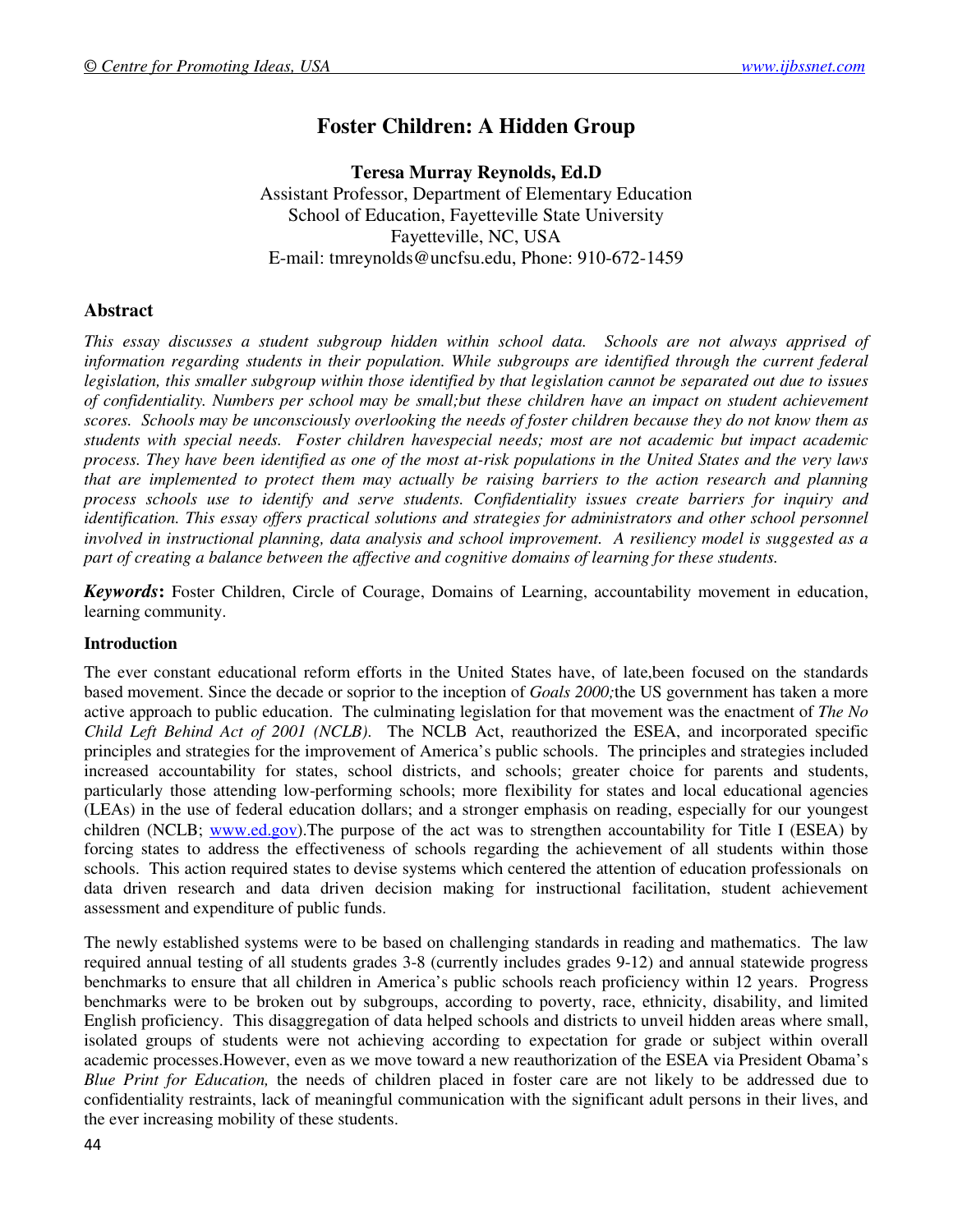# *Problem*

Public schools are soon to face the end of the 12 year time frame set forth in that legislation. Unfortunately, there are still schools and districts throughout the nation which have 25% or more of their students not reaching proficiency goals. While there are a number of mitigating factors and theories that impact this lack of achievement and the continuation of achievement gaps between the pre-determined groups, there is still at least one unidentified sub-group hidden within the others. The members of this group are stratified due to their life experiences and are known as foster children. Schools are not always apprised of information regarding students in their population. Even though subgroups are identified through the No Child Left Behind Act of 2001, this smaller subgroup within those identified through NCLB cannot be separated out due to issues of confidentiality. Numbers per school may be small; but these children have an impact on student achievement scores. Schools may be unconsciously overlooking the needs of foster children because they do not know them as students with special needs. Foster children have special needs; most are not academic but impact academic process. Until there is a way that schools can identify this group and address the emotional/social issues which literally freeze the learning process, the idea of "no child left behind" may not be an attainable goal in US public education.

# *Discussion*

# **Who are foster children?**

According to the United States Department of Health and Human Services, there are almost half a million (463,000) children in Foster Care in the US. There is a median age of 9.8 years and a median length of time spent in foster care of 16 months. Almost half or those children are placed in homes that are not biologically related to them. The gender division is almost equally divided with 53% being male and 47% being female. Ethnically, about 120,000 are Caucasian, followed by 70,000 black children and 55,000 Hispanic children placed in foster care. Other ethnic groups have very low numbers (between 2 and 3 percent of the total statistic (AFCARS Report, 2008). A foster child is defined as a child without parental support and protection, placed with a person or family to be cared for, usually by local welfare services or by court order (www.chna.org, 2010). The foster families often do not have legal guardianship but work as team members to advocate for the child's needs. Foster care is a safety service for children when they are unable to remain safely at home. Children are provided with a substitute or supplemental family life experience through a state regulated health and human services agency. This agency approves or licenses home where foster children are placed for a planned, temporary period of time. The legal or biological parents of these children receive support in working toward reunifying their family or an alternate permanent plan for their child. The primary goal for children in foster care is to return them to their families.As part of a team of professionals, foster parents have the responsibility of helping children and their parents achieve this goal.

School administrators and teachers may encounter several types of foster care as they seek to identify individual student needs: (1) *Emergency Care* - In some cases, a child will be left with no family to care for him, or the child's immediate removal from his current home is necessitated by extreme circumstances; (2) The child in emergency care may be moved to a *Long-termCare*status when efforts to reunify the families of these children deteriorate and the child's safety is in question should they return home;(3) *Traditional Care* is a type of fostering usually for children who have had to be taken from their parents because of neglect or abuse, but it is thought that there is hope that the parents' behavior can be redirected so the family can be reunified; and finally, (4) a more intensive type of foster care called *Therapeutic Care.* Children in therapeutic care (THF) often have a history of medical issues or have been traumatized in some way (www.fosterparenting.com). They may be experiencing post traumatic stress issues and present serious emotional or behavioral manifestations from their experiences. Therapeutic foster care children are in homes where the parents provide medical support, or implement arigorousplan of action to turn these children around.THF children may be delinquent, self-harming, act as bullies, or be abusive to any living being with which they are in contact. They are often very accomplished in the art of self-survival and may be manipulative, defiant of authority and skilled liars and are often quite intelligent. Highly-trained, dedicated, specialist foster parents (THFP) working with state service agency personnel look after these children and provide a therapeutic environment which is part of an overall treatment plan.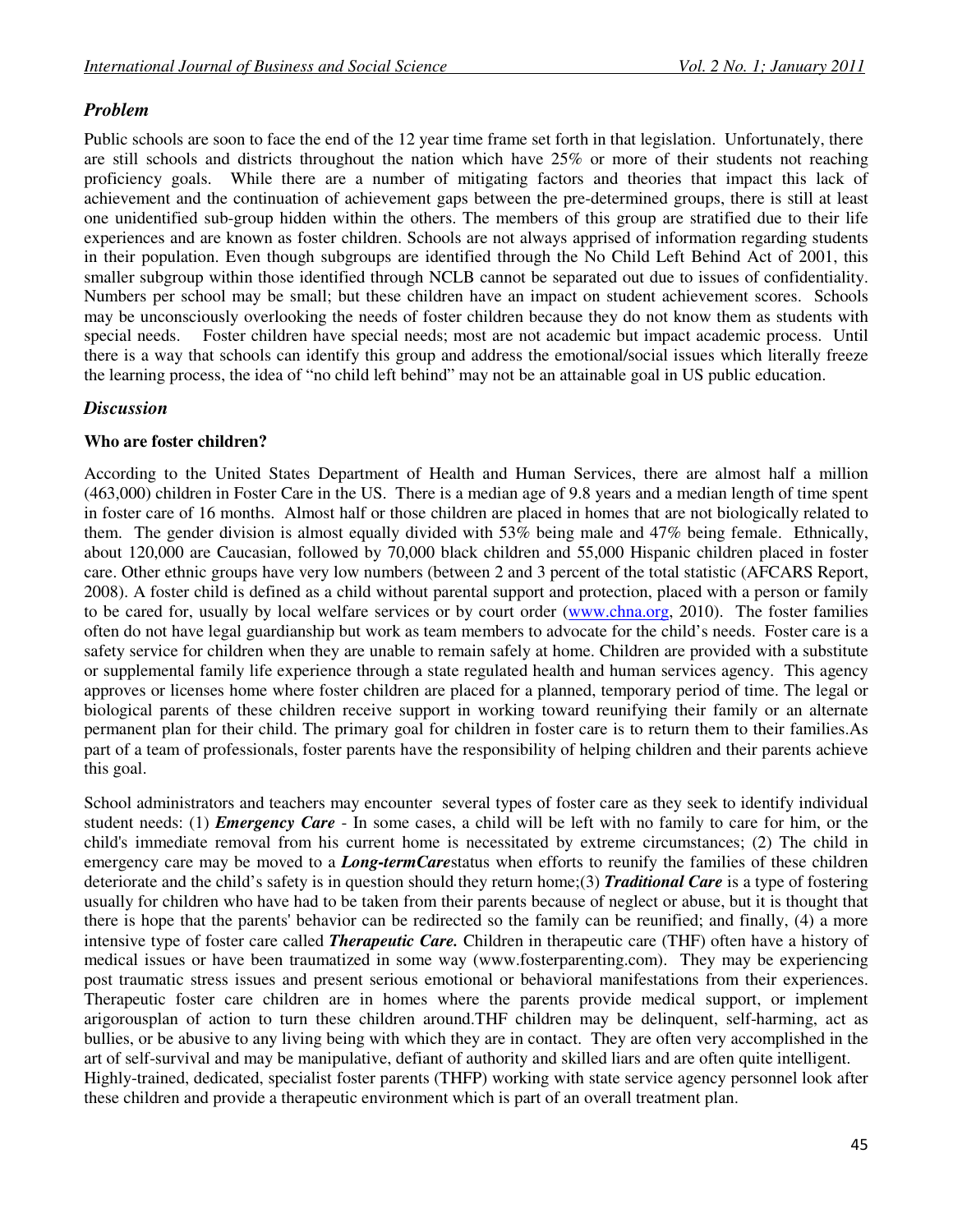This therapeutic caresupplements professional medical care and/or therapy. THFP's will be very experienced and often have already raised biological families. These parents are now professional parents which have undergone extensive education in techniques of dealing with very ill, troubled and/or difficult children and provide continuity of care for THR children (www.fosterparenting.com, 2010).

#### **What does this mean to schools?**

Research implies that there is an increased risk for academic failure for foster children. One reason is that, on average, foster children change schools 1-2 times within an academic year (Shaffer, 2008).Foster children often attend schools within the service area where the foster parents live. The children are sometimes enrolled through the front office and moved immediately into the school setting without the attention of administrators, counselors or teachers. This is in large part due to issues of confidentiality and policies guided by the Health Insurance Portability and Accountability Act (HIPAA) since most foster children are financially supported by the federal Medicaid programs. Foster parents cannot disclose the issues of the children they are caring for without breaching the HIPAA regulations. This includes medical issues, mental health issues and juvenile delinquency issues. Therefore, school personnel know very little about a child that comes to the school with regard to making an informed decision regarding classroom and academic placement, safety issues and disciplinary boundaries (www.abanet.org, 2010). While FERPA guides the disclosure and presentation of Special Education needs, issues regarding student achievement are often still in question because school personnel do not have the whole picture of a child's background. Schools are literally grasping in the dark in their efforts to bring these children to a place of proficiency.

Many times children from foster care have gaps in their learning because they are transferred from school to school due to changes in foster homes. Often times they may be misplaced or misidentified for special education programs because they are very adept at covering their inadequacies or are so far behind it is impossible to pass achievement assessments and are referred for yet another deficiency model program. On the other hand, schools are responsible for meeting the achievement rates required by NCLB and while foster children are most likely identified by ethnicity, by poverty guidelines and if available by disability, the school is missing important information that could help bring the students to a sustainable level of proficiency expedient for both the child and the school. This brings all parties to a moral, political, and educational conundrum.

#### *Implications*

#### **Unraveling the Conundrum: suggestions for school administrators, counselors and teachers**

"A mighty fine mess you've gotten us into this time" was the catch phrase of an early  $20<sup>th</sup>$  Century comedy team, Laurel and Hardy (www.oldtimemovieclassics). This phrase aptly describes how our good intentions to protect the minority or victimized individuals in our country can be placed at greater risk by our policies and laws. HIPAA, FERPA; seeming barriers to communication between advocates for children with risk factors were designed by lobbyist, government personnel and civil rights advocates to keep organizations from exploiting or ignoring the needs of citizens in crisis (www.abanet.org, 2010). What can educators do? We are bound by law to see that all children meet specified levels of proficiency. We are bound by moral impetus to ensure that these children receive a high quality education so their future is not bleak. We must direct them toward a hopeful end where they are able to see beyond their circumstance, rise out of poverty's grasp and enjoy life in a world where they find love, safety, peace and joy.

We are driven by our own fervency as life-long learners to reach past the shields they raise and show them the joy of learning. We are compelled as the citizenry of a democratic society to redirect their dependency on a welfare system and direct them toward self-fulfillment as productive citizens within the American society. How can we bring all the threads of this tangled, complex situation together to create a tapestry of self actuality for these children?First, let's look at some of the characteristics of foster children, particularly those in therapeutic foster care. Foster children develop survival skills early on andsometimes will not openly exhibit behavior and adjustment problems. However, the majority of children in foster care present the effects of the neglect and abuse which characterized their past life (CDC, 2008).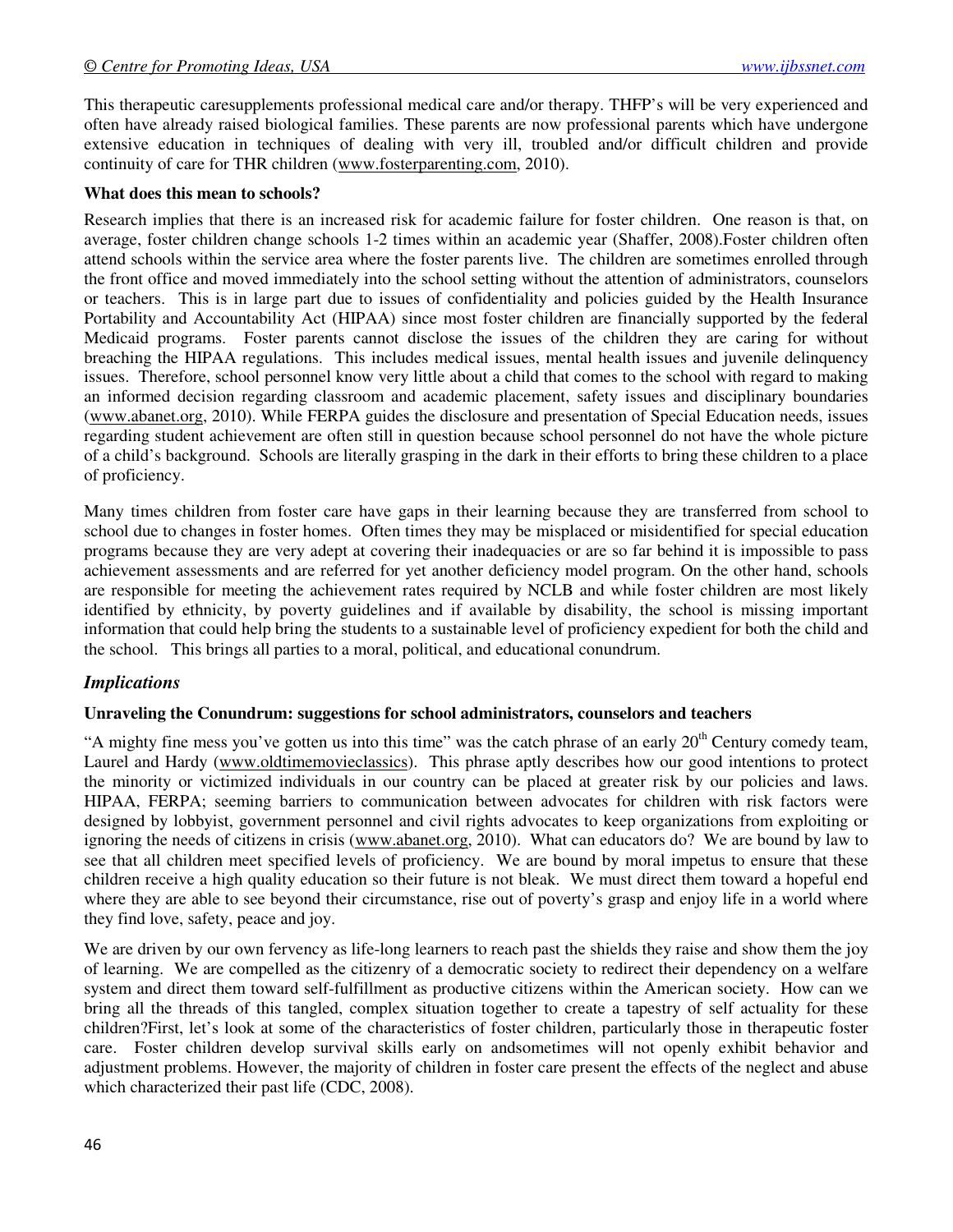Whether it be from the physical misuse, grief from separation from family, or the trauma and confusion of several moves; the children are suffering – some quietly, others more profusely.With frequent home changes, foster children must adjust to another school, often with different rules and expectations. Paired with the change in school environment is the social – emotional detachment due to a lack of bonding with friends, teachers and support personnel. This causes the foster child to develop an "I don't care" attitude or to withdraw from participating in the cultural climate of the school. Furthermore, they are often not able to engage in extracurricular activities due to consequences from their previous actions or due to restrictions from their treatment plan. These children may self protect by being aggressive or disruptive and reject others first rather than be rejected yet again. Trust does not come easily and they will try you to see if you mean what you say and if your verbal words of care hold true with your actions. They may lie to please; to present themselves in a better light than the reality of their true life and they may defy authority while hungering for structure and parameters. Academically,foster children may expect failure, so they will not perform at any level in order for their efforts to not be fruitless.

They are often far behind and just do not know where to begin or what the expectations mean. More often, it is simply that they have lived in survival mode so long; they do not have the motivation, the will, or the emotional drive to move out of an ongoing neural downshift (ALI, 2009). They are simply struggling to function at the cognitive level. Education is not a high priority in comparison to the other issues that rule their day to day existence. All in all, these children are the epitome of paradox. With all of the above characteristics, these children pull at your heart strings, they stay in your mind, and the cause great levels of frustration to the educator struggling to break through the barriers set up.Now that we have a picture of these children, what can we do to pull them from the ranks of the "all" category of state assessments or even from the "economically disadvantaged" group? How can we identify them as individuals and address their academic needs in a strategically planned manner?

# **Relationship with foster parents**

The most important thing for a school to do is to develop a positive relationship with the foster parents (Noble, 1997). They are responsible for the care and support of these children. If you have any questions, do not hesitate to call and ask for help from the foster parents. The parents work as part of the treatment team and also have goals for the children. They will welcome the opportunity to work with the school regarding academic achievement, motivation and behavioral issues. Remember, there will be issues of confidentiality that the parents cannot breach, but they will be able to confirm or recommend solutions for any issues you may have. Another advantage to developing a positive ongoing relationship with foster parents is that you will know when this parent comes that the child enrolled is in foster care. Due to knowing your parents, there is no breach of confidentiality, just awareness between the school and the parent that there is a new child with great need and ready for your help.

#### **Normalcy**

The development of a sense of normalcy and stability is primary to the concept of educational progress (Riggs and Kroll, 2004). It is imperative that teachers and school staff understand this. Often times a tendency to over nurture, over indulge or make allowances for foster children with regard to rules and expectations for behavior allows them to manipulate the circumstances to their favor. They are pushing limits to see if you will follow the structure they need. This can be done in a kind manner, but the road to academic progress begins by helping these children cross the bridge of system manipulation. Foster children flourish under routine and structure (following some initial power struggles).

#### **School Placement**

It may be that you have not been told that the new child in the school is in foster care and the processes and procedure for regular enrollment have already been set in motion. Before long, issues regarding academic achievement or behavioral concerns will begin to arise and with it come the referrals for special education programs. While these programs have been instrumental in helping many children meet goals through an individual education plan (IEP) due to a specified learning disability, take care to make assumptions about the capacity of foster children. As discussed previously, these children may be very intelligent but their focus and concern have been primarily on survival – not academics.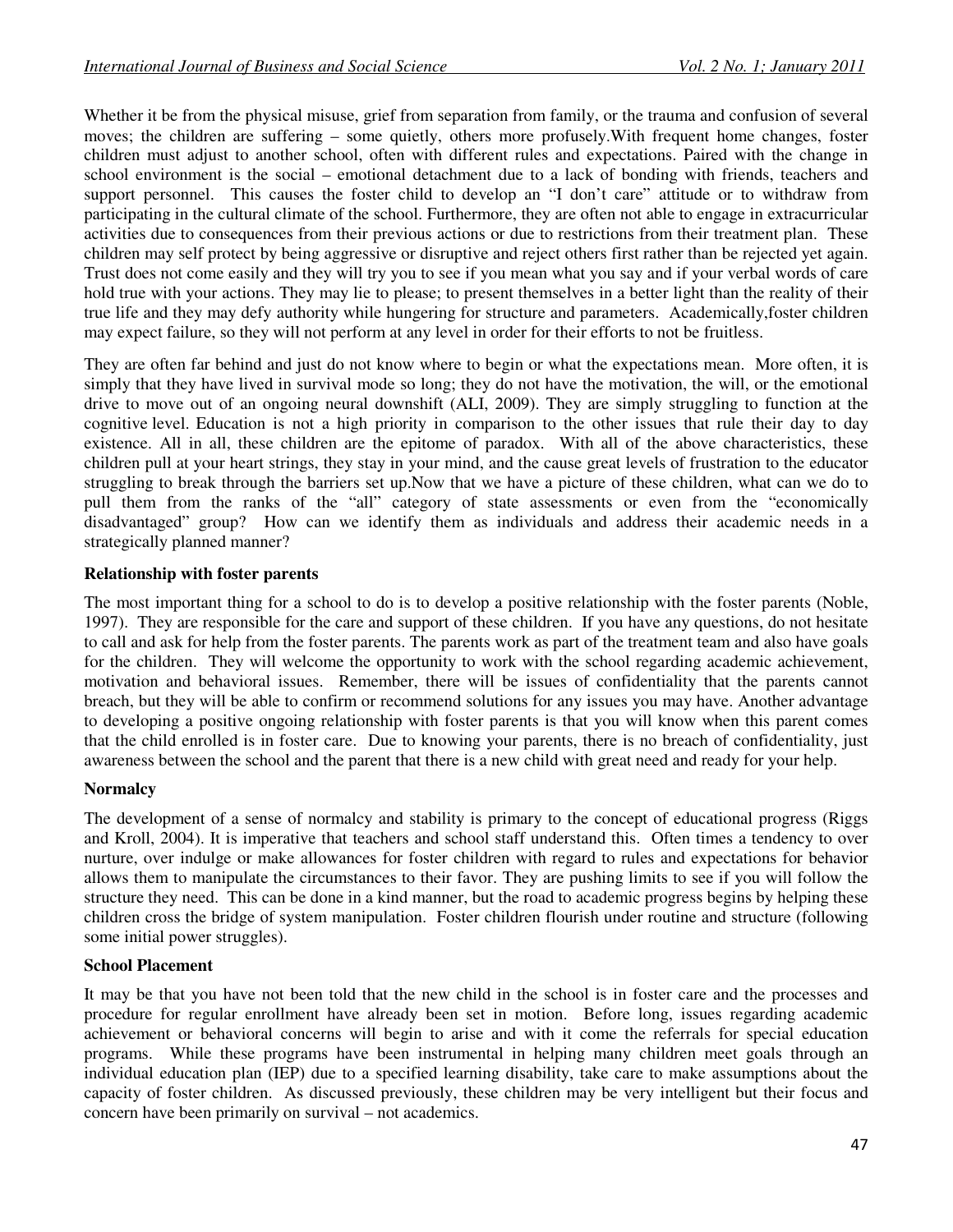These children often perform below grade level, and may have already purposed within themselves to drop-out of school before graduation even though they have strong intellect that have heretofore been used for survival. Learning to piece day to day events together (i.e. the foster parent showing for meetings, the child having a different phone number or address than the person attending meetings or enrolling the student, signatures or papers to be returned have different names) will help an administrator or teacher realize the child is not with biological parents. We live in such a blended society that teachers or administrators rarely question when children from the same address have different names or are ethnically different.

#### **Follow your instinct and ask questions**

Be proactive in partnering with the foster family and the agencies that serve these children (Swartz, 1999). Let them know that the purpose of the school is to serve academic needs, but that entails being part of the support team – which means a need for some primary information. One person from the school team can help guide the actions of a student assistance team if there is knowledge that the child is fostered. This person can be the confidential contact at the school and while there are things he/she may not be able to tell due to confidentiality, the both teams (the foster agency family support team *and* the school assistance team) can be assured that the decisions made for this child are in his/her best interest. This understanding will help administrators and school counselors make academic placement decisions, help if any discipline issues occur and start the child on the road to success.The effective educator understands there must be a balance between the affective domain and the cognitive domains if true learning is to occur (Clark, 2010). By understanding the circumstances the foster child faces, school professionals will be able to nurture the affective domain and help release the hold of the neural downshift that binds the teaching and learning efforts of both teacher and child.

#### **Academic Progress**

Schools have a natural instinct, due to the pressures of the accountability climate regarding US public school performance, to ensure that test scores are high and that every child shows progress. This can be achieved with foster children if, as previously discussed, teachers are provided full information about previous academic performance. It is also important to realize that foster children need the security and expertise of the most experienced teachers (Riggs & Kroll, 2004). Beyond the obvious need for a master teacher with regards to content and pedagogy, there is the consideration that these children are very sensitive to insecurity projected by novice teachers and may also be able to manipulate the compassion in younger teachers to their advantage. Foster children need a teacher that can motivate while providing challenge, challenge while providing flexibility and be flexible but maintain structure. Clear and concise directions imbued with sincere praise and constructive feedback is most effective with foster children. The foster children need to understand they are meeting short term goals and being successful. Teachers should use these short term accomplishments to increase not only self esteem, but endurance and independence.

#### **High Expectations**

Research projects that foster children are among the most at risk faction of the population for not completing high school, not attending training and becoming totally dependent upon welfare programs for daily subsistence. They are also very likely to need and engage in the services of mental health programs provided by the state (Lips, 2007). Brendto, Brokenleg and Bockern (1990) developed a model for reclaiming at- risk children based on the Native American principles for raising children. This resiliency model helps children "bounce back" from the trauma of their early life. It also helps them develop the skills needed for future success and the realization of their greatest potential.The 'Circle of Courage' model adheres to four elements which they assert will help children at risk be able to overcome the obstacles of trauma and deprivation. The four elements of the Circle of Courage model (www.behavioradvisor.com) are belonging, mastery, generosity, and independence (Brendto, Brokenleg, & Bockern, 1990). All four elements can easily become a vital part of any classroom plan for discipline or engagement.

#### *Belonging*

One major aspect missing from a foster child's life is a sense of belonging.Foster children, by the very definition, have been removed from their homes;in essence, lost the only family they have known; and been moved from school to school so they have no lasting friendships on which to rely.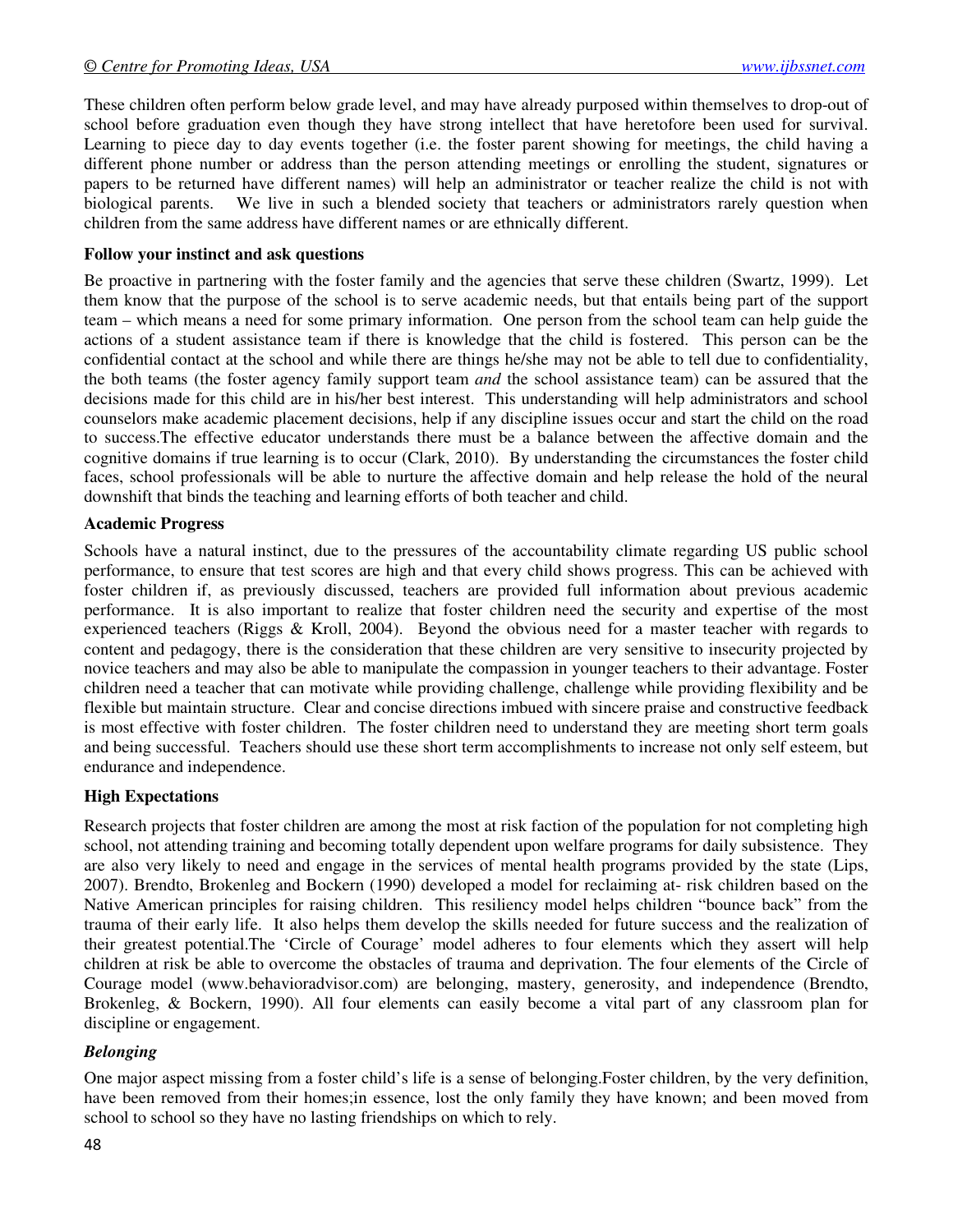If the naturally developing cliques in a class,having already bonded with one another, understand how to embrace new members in a seamless manner, then this can offset a number of the social problems upfront.

# *Mastery*

Having high expectations for social interaction and respect help teach all students skills which will be beneficial through their lifetime. The concept of mastery speaks not just to proficiency in academics, but to excellence in all areas. When teachers maintain high expectations for all students; including those whose life has not been easy or have had trauma, they are paying them a high compliment. This makes a huge statement of trust for children who have not experienced trust in their previous situations. When presented in the appropriate manner, the children will rise to whatever challenge and often surprise teachers and other adults with their tenacity and exuberance for learning. This comes from a strong desire to please the adults in their new world.

# *Independence*

The idea of independence is paradoxical regarding foster children, especially adolescents. Foster children have often been forced to take on the role of adult in their world and will seemingly reject authority or even try to make adult decisions. They may impost themselves into adult conversations or try to interject their opinions about things that are none of their concern. However, these children, in a small period of time, may become very possessive of the attentions of the same adults they reject. They may often cling to the adults and ask the same question over and over just to vie for time and attention. Helping them to become independent learners through use of constructivist or inquiry based models of learning (Brooks & Brooks, 1993) makes use of the problem solving skills these children previously used for survival purposes. They begin to show leadership as they work in teams and gain a measure of positive self esteem that may have been depleted through life experiences.

# *Generosity*

Generosity is one principle of the modelwhich may seem elusive for foster children; some have been so deprived of even the basic necessities of life that they hoard anything- from pencils to bathroom tissue. These children may seem to panic or display a measure of anxiety over small matters of sharing. Those issues can freeze the attention of a child, holding the learning process at bay until the issue is settled. Since the frustrations and anxieties may not be displayed outright, and teachers have little time to spend or even notice the matter, this is just another piece to the complicated puzzle of student achievement in the foster child population. Developing a climate where students applaud one another's achievement and encourage each other in tasks attempted without regard for failure allows the foster child to become more open. This is a facet of generosity that is often overlooked. Foster children have had to live in a world of competition – for attention, for basic necessities and even with those who are supposed to care for them. Amazingly however, these children often have a large capacity for generosity but circumstances have forced them to suppress that natural tendency. Sometimes they may try to "buy" friendship or that sense of belonging by doing things that do not fit within the normal sphere of social interaction. This may include physical expressions, giving away their belongings, sharing answers on schoolwork and on goes the list. When they belong to a community of learners that choose to master their tasks and work until it is finished, then they are able to generously share their hopes, dreams, possessions, and camaraderie with their peers by appropriate means.

# *Conclusions*

While school faculty and staff may not be apprised of all the facts pertaining to new enrollees in the school setting, if they take care to know the families of the students in the school, they should be able to deduce when foster children become members of the student population. If they seek to educate themselves on the processes and laws regarding foster children in their schools, participate as members of community teams that work as resources for these children and avail themselves and the school of resources offered by community based service agencies, they will become more adept at recognizing and intuitively identifying these children. They will then, without breach of confidentiality, be able to create plans of action for these children on an individual basis. Many school districts require Personal Education Plans (PEP) for any child not meeting proficiency (Stephens, 2010). The plans require parent engagement and provide opportunities for relationship building and setting place structures for the increased academic growth of the new student in the school.